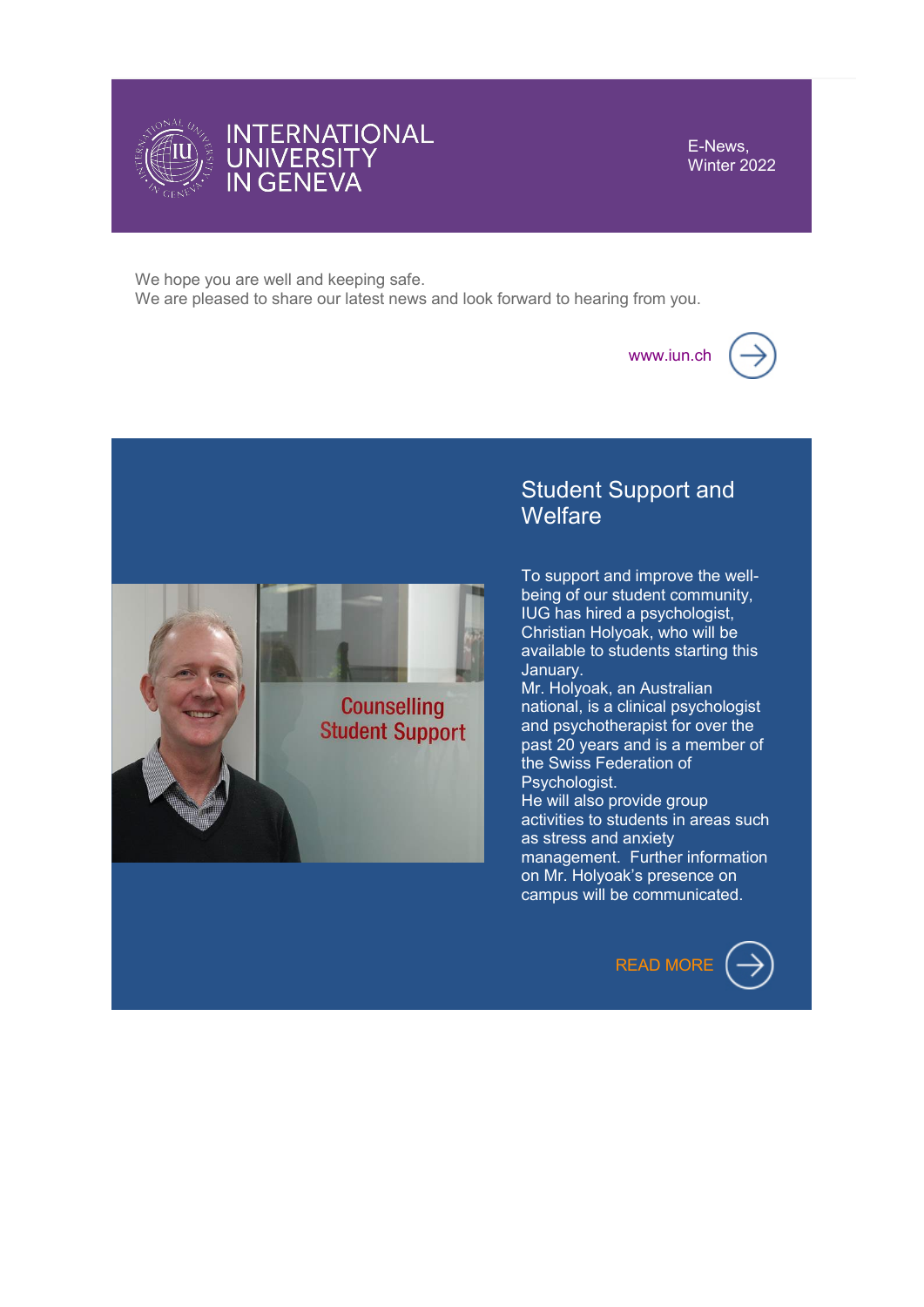

## Study Abroad

IUG has a new exchange program with ESLSCA in Paris providing the students an opportunity to spend a semester abroad. The institution is one of the oldest business schools in France with 50 international partnerships and 15'000 alumni.

ESLSCA Business School Paris has developed its activities over the years to become a centre of academic excellence, particularly in the areas of Finance, Management and Marketing.





## Data Day @ IUG

IUG organized together with Digital Switzerland several presentations on campus on the topic Big Data as well as career opportunities in Data Analytics and transforming Data into Value for Businesses Representatives from Procter and Gamble, Vodafone and Oracle presented their organization and how they manage their data and business analytics strategy. The event was chaired by Professor Dogan Guven and other faculty members from the Computer Science department.

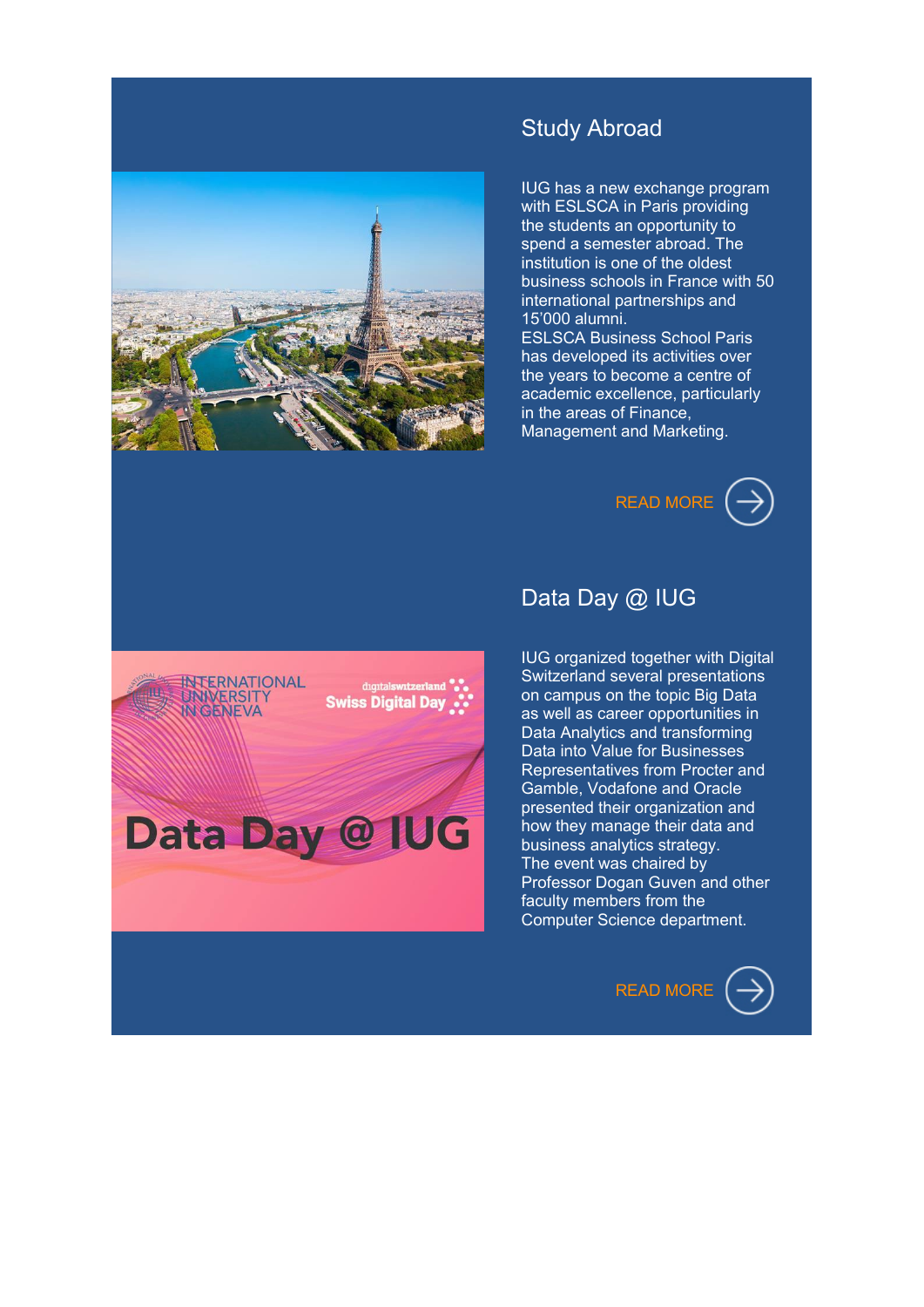### **UPCOMING EVENTS**

**1 March 2022** Presentation of Leyton Consulting

**24-25 May 2022** Career Day

**2 July 2022** Graduation Ceremony

### **ALUMNI NEWS**

**Victor Henriques** (Master of Business Analytics 2021), Treasury and Cash Management, Roche, Switzerland

**Paolo Di Tanno** (Master of Business Analytics 2021), Purchasing Analyst, Volkswagen Group Italia

**Nooraldeen Al-Bunnia** (Bachelor of Business Administration 2020), Business Development Manager at H.Mahmood J. Al-Bunnia & Sons Company, Amman, Jordan

**Roxane Roig** (Master of International Relations and Diplomacy 2021), United Nations Human Rights, Office of the High Commissioner, Geneva, Switzerland

**Nita Morina** (BSc in Computer Science 2021), Business Intelligence Intern, Amazon, Luxembourg

**Reem Rawashdeh** (Master of Business Administration 2006) Vice President, Wealth Management, Ludacka Wealth Partners, Omaha, Nebraska, USA

**Anastasia Noskova** (Bachelor of Business Administration 2014),Supply Strategy Lead, Preply, Barcelona, Spain

**Katerina Cepelikova** (Master of International Business 2017), Media Manager CZ&SK & Consumer Relations Manager CEU, Jacobs Douwe Egberts,Prague, Czech Republic

**Beate Kamdem** (Bachelor of Business Administration 1998), Consultant, Coreloquence Concept, Frankfurt am Main, Germany. Further Education: Master in Cooperative Economics, Philipps Universität Marburg, Germany